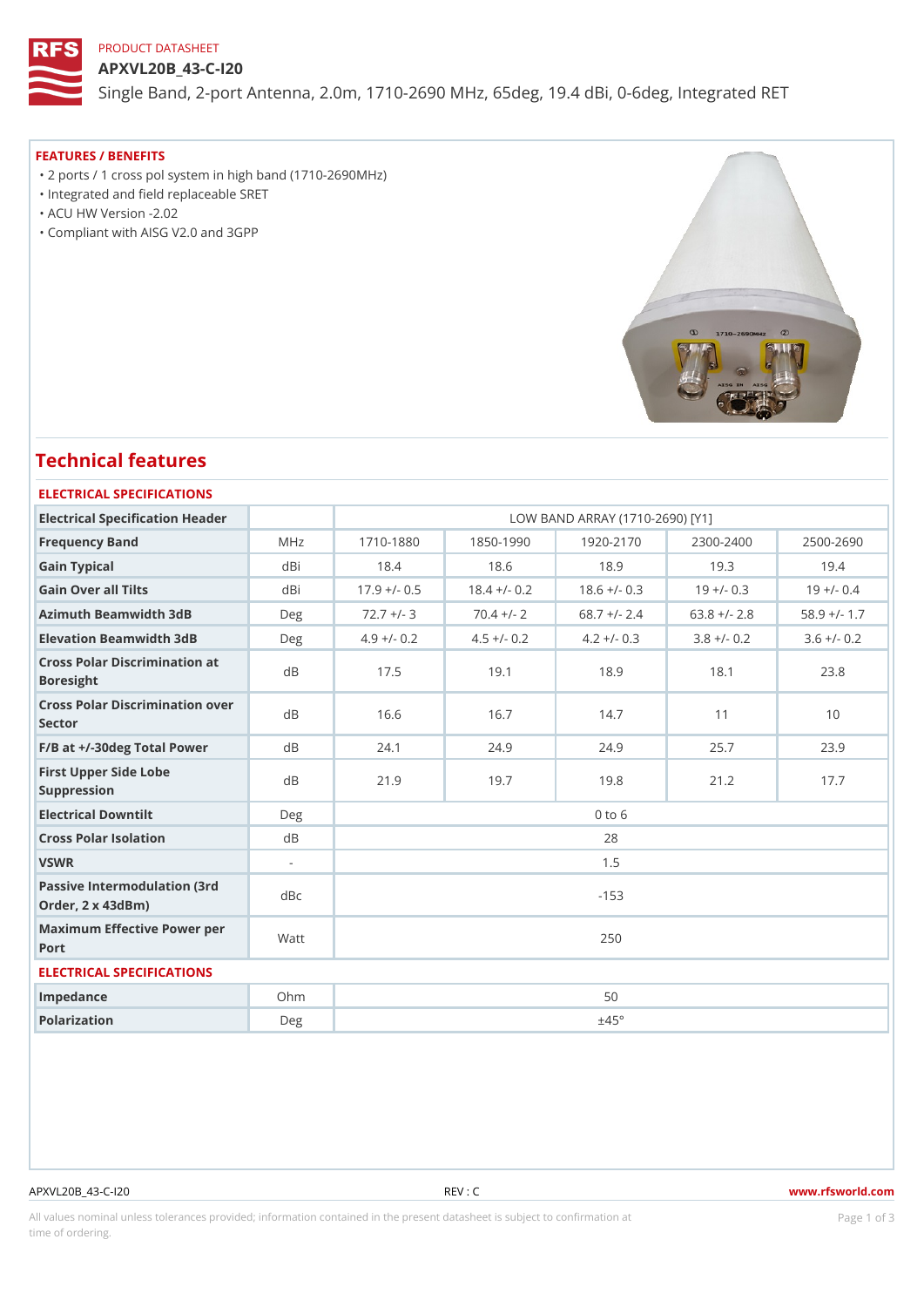## PRODUCT DATASHEET

APXVL20B\_43-C-I20

Single Band, 2-port Antenna, 2.0m, 1710-2690 MHz, 65deg, 19.4 dBi, 0

| MECHANICAL SPECIFICATIONS                  |                             |                             |                                                       |  |
|--------------------------------------------|-----------------------------|-----------------------------|-------------------------------------------------------|--|
| Dimensions - H x W x D                     | $mm$ (in)                   |                             | 2000 x 160 x 115 (78.7 x 6.3 x 4.5)                   |  |
| Weight (Antenna Only)                      | kg (lb)                     |                             | 11.5(25.4)                                            |  |
| Weight (Mounting Hardware kg (lb)<br>0nly) |                             |                             | 2.7(6)                                                |  |
| Packing size- HxWxD                        | $mm$ (in)                   |                             | 2260 x 260 x 210 (89 x 10.2 x 8.3)                    |  |
| Shipping Weight                            | $kg$ ( $lb$ )               |                             | 19(41.9)                                              |  |
| Connector type                             |                             |                             | 2 x 4.3-10 female/bottom + 2 AISG connectors (1 ma e, |  |
| Radome Material / Color                    |                             |                             | Fiberglass / Light Grey RAL7035                       |  |
| TESTING AND ENVIRONMENTAL                  |                             |                             |                                                       |  |
| Temperature Range                          | $^{\circ}$ C ( $^{\circ}$ F | $-40$ to 60 ( $-40$ to 140) |                                                       |  |
| Lightning protection                       |                             | Direct Ground               |                                                       |  |
| Survival/Rated Wind Velocikm/h             |                             | 200 (150)                   |                                                       |  |
| Wind Load @ Rated Wind Front               |                             | 410                         |                                                       |  |
| Wind Load @ Rated Wind Sidb                |                             | 200                         |                                                       |  |
| Wind Load @ Rated Wind ReaN                |                             | 680                         |                                                       |  |
| ORDERING INFORMATION                       |                             |                             |                                                       |  |
| Order No.                                  |                             | Configuration               | Mounting HardwaMeunting pipe DiameStheirpping Weight  |  |

APXVL20B\_43-C-I20 Internal RET(ACU-I20-BAPM50-B3 60-110mm 19.0 kg

|  |  |  | A P X V L 2 0 B 4 3 - C - I 2 0 |  |
|--|--|--|---------------------------------|--|
|--|--|--|---------------------------------|--|